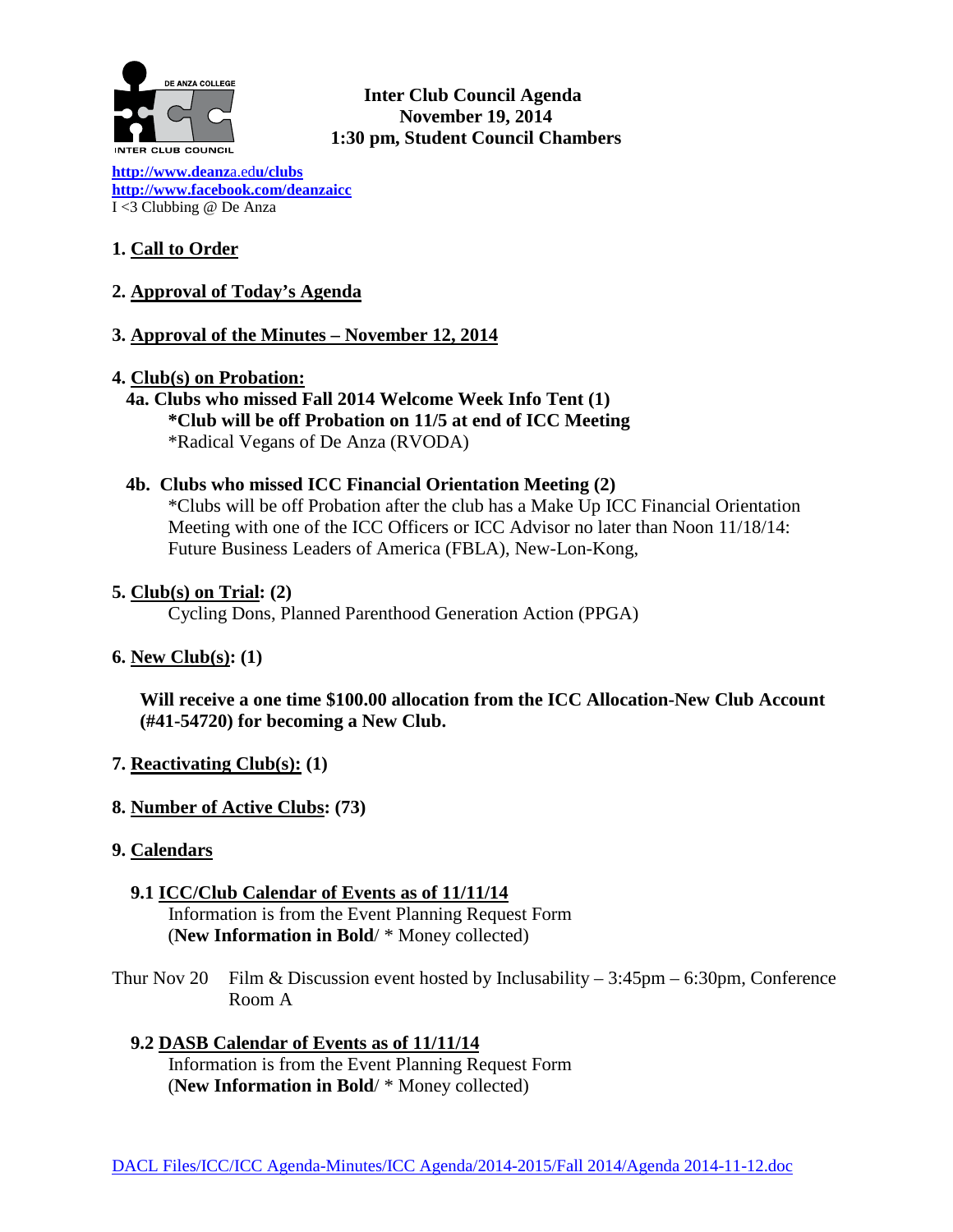# Nov 17-19 Make Your Voice Heard Week hosted by Student Services – 10:30am – 6:00pm, Main Quad East

# **Tues Nov 25 I Am Thankful For: hosted by Diversity and Events – 11:30am – 1:00pm, Main Quad**

# **10. ICC/Club Account Balance Status (New Information in Bold) (As of 11/11/14)**

| Club/ICC Allocation Account            | $(#41-54730)$    | \$9,200.00 |
|----------------------------------------|------------------|------------|
| <b>ICC Allocation-New Club Account</b> | $(#41-54720)$    | \$1,300.00 |
| <b>ICC Emergency Relief Account</b>    | $(H44-4289)$     | \$5,487.45 |
| <b>ICC Events Award Account</b>        | $(\#41 - 54600)$ | \$9,700.00 |
| <b>ICC Inactive Hold</b>               | $(H44-4300)$     | \$8,350.44 |
| <b>ICC Scholarship Account</b>         | $(#44-4310)$     | \$8,525.10 |
| ICC                                    | $(#44-4320)$     | \$2,520.48 |

# **11. Business**

| 11.1 | <b>Club Concessions for December 6</b> | (Info/Action) |
|------|----------------------------------------|---------------|
|      |                                        |               |

## **11.2 ICC Emergency Relief Budget Request (Info/Action)**

ICC is requesting \$500 from the ICC Emergency Relief Fund Account (#44-4289) to

\$500

Requested Recommended

If approved the ICC Emergency Relief Fund Account #44-4289 will be \$4,577.45

# **11.3 ICC Concessions Code Update (Info/Action)**

Article I CONCESSION BIDS / SECTION 1. PROCEDURE / B.

A **Club Officer** student representative from the club must be present at the entire ICC meeting to present the bid for a Concession Stand and remain until the selection of the concession stands are announced.

Article I CONCESSION BIDS / SECTION 1. PROCEDURE / E. In the event that no club has bid for the Concession Stand, then the ICC may choose to do the Concession Stand for the **ICC Scholarship** Emergency Relief Fund or postpone concession bid and voting until the next ICC meeting.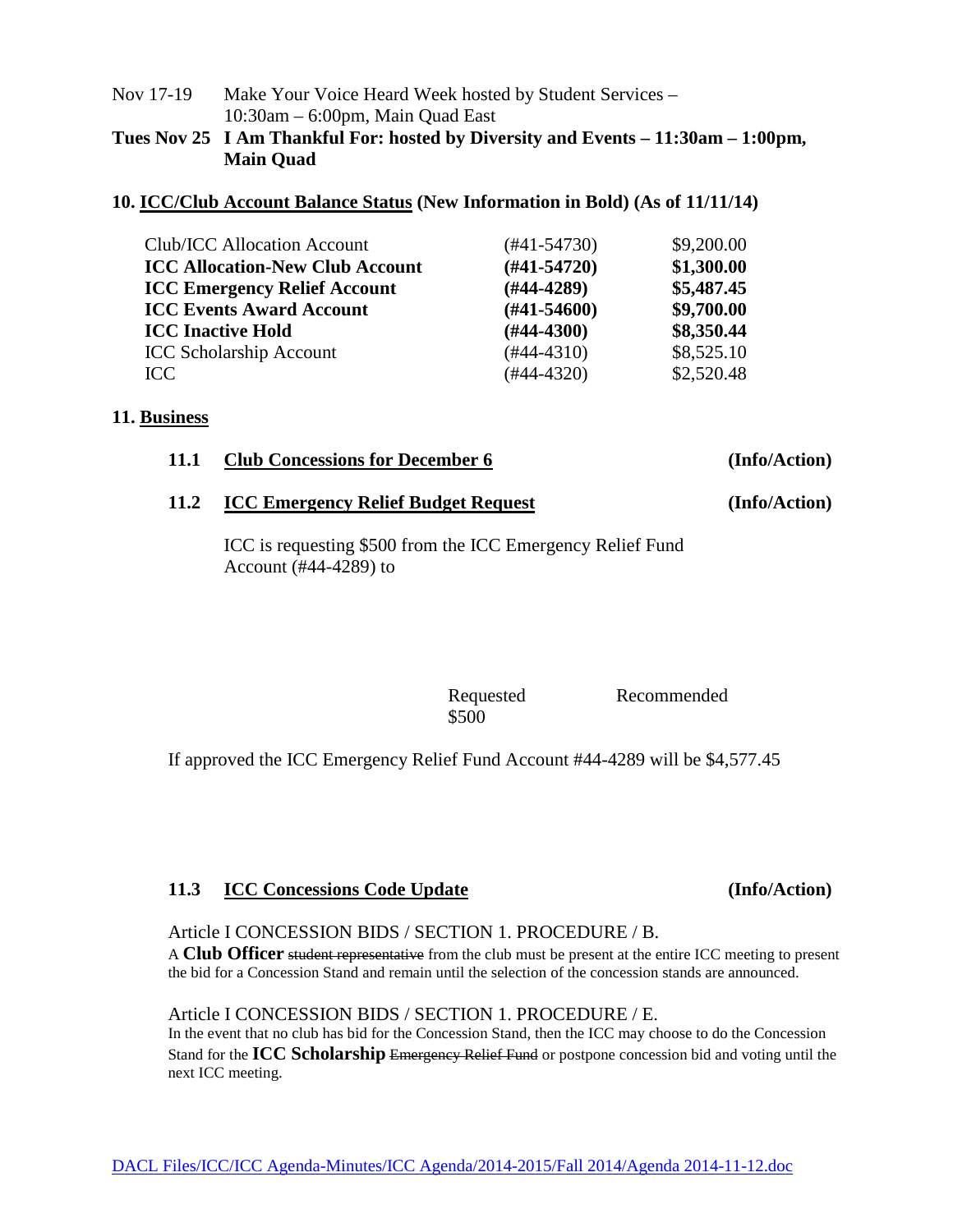# Article I CONCESSION BIDS / SECTION 3 Voting / C.

**Clubs will vote for one club for the Concession Stand and** T**t**he club with the highest number of-votes will receive the opportunity to operate the concession stand. Clubs will vote for one club for the Concession Stand. In the event of a tie then both clubs will receive it. In the event of more than a two-way tie, then a drawing will be held.

Article I CONCESSION BIDS / SECTION 4 Community Outreach Drink Stand / D. In the event that no club has bid for the Community Outreach Concession Stand, then the ICC may do the Concession Stand for the ICC **Scholarship** Emergency Relief Fund or there will be a drawing to determine which club will receive it.

# Article I CONCESSION BIDS / SECTION 6 July/August/September/October Concessions / A.

Concessions forms will be due at the designated ICC meeting. If possible each club will receive one concession stand. If there are not enough clubs for each month's concessions then the ICC may operate a stand to benefit the ICC **Scholarship** Emergency Relief Fund and then there will be a drawing to determine which club(s) will receive an additional concession stand.

## Article II DUTIES OF CLUBS OPERATING CONCESSIONS / SECTION 1. Club Responsibilities / A.

The ICC rep of the clubs **and club members** who receive the Concession Stand must meet with the ICC Chair of Programs or ICC Advisor after the ICC meeting to set up a meeting time to review the Concessions guidelines and walk to the Food Services Loading Dock.

# Article II DUTIES OF CLUBS OPERATING CONCESSIONS / SECTION 1. Club Responsibilities / C.

Due to insurance liability, only De Anza club members or **De Anza** students or staff may work the Flea Market Concession. During the July, August, September Concession, only people who intend to enroll at De Anza in the fall are eligible to work.

# **11.4 ICC Financial Code Update (Info/Action )**

### II. DASB/ICC BUDGET

The upcoming DASB/ICC budget proposal shall be approved by the ICC no later than the  $\frac{f_1 f_2 f_3}{f_1}$ **eighth (8<sup>th</sup>)** week of the Fall **Spring** Quarter by a two-thirds vote. The ICC shall vote on a revised upcoming budget if needed no later than the tenth  $(10<sup>th</sup>)$  week of Spring quarter by a two-thirds vote.

### III. DASB/ICC ALLOCATIONS / Section B.

The ICC will approve an allocation of \$100 for each new club who do not have funds in a previous club account. Reactivated clubs will receive their club funds from the ICC Inactive Hold if it was within one year of inactive status. If the previous club account has less than \$100 then the reactivated club will receive the additional \$100 allocation. The new club will receive the DASB allocation into their 44-xxxx club account after the club officers and club advisor attend a new club orientation meeting with one of the ICC Officers or ICC Advisor and the ICC Financial Roster is on file at the Student Accounts Office within three (3) weeks of being a Club on Trial. **A Club Advisor for a new or reactivated club doesn't have to attend the New Club Orientation Meeting if they are or has been a club advisor within the last two years.**

### III. DASB/ICC ALLOCATIONS / Section E.

Once the allocation is approved by ICC, then a memo with the account # will be given to the clubs in their mailbox and to the club advisor(s) **an email will be sent to the club and club advisor(s)**. The clubs must process their financial matter within a period of three (3) weeks of approval or three (3) weeks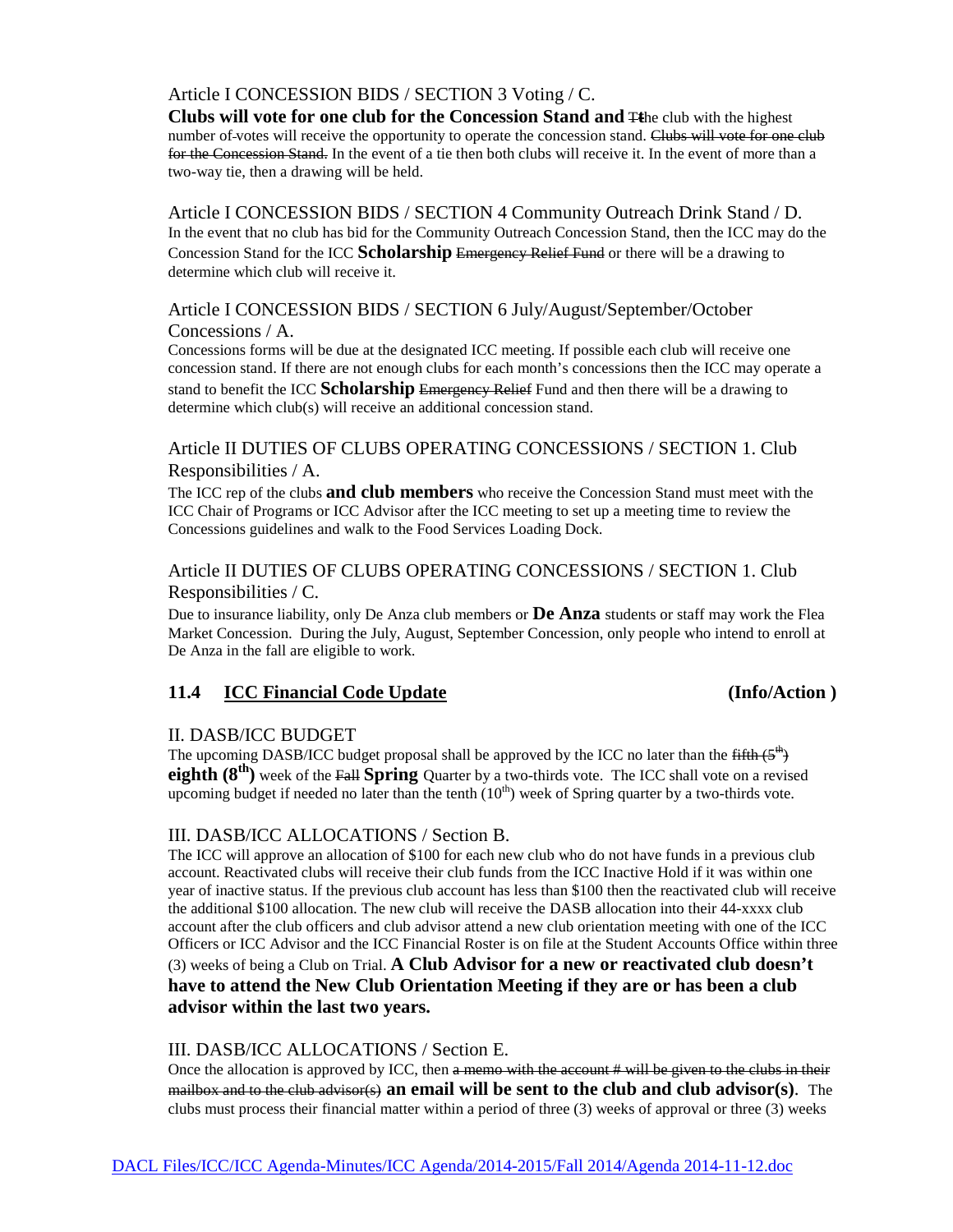after the club event or by June 30 if funding is for an event or purchase in June. Any amount left in the designated account for clubs after the three (3) weeks period shall be transferred back to the ICC Club Allocations account. Clubs may ask for an extension of three (3) weeks at the ICC Agenda Meeting.

#### IV. CLUB AWARDS / Section C.

Clubs must attend the ICC meeting **and the Fall or Winter or Spring Finale Receptions** when a drawing prize is held in order to win the drawing.

#### V. ICC SCHOLARSHIPS

The ICC Scholarships will be funded 75% from the Inactive Club Account and 2% from the De Anza Flea Market Concessions **and ICC Dance or ICC fundraisers**. There will be up to ten (10) \$750.00 **eight (8) \$1,000** Carolee Erickson Memorial ICC Scholarships offered per fiscal year (July 1 – June 30).

### VI. ICC Emergency Relief Fund / Section 6

# **The ICC/DASB Dance Income will raise funds for the ICC Scholarship or ICC Emergency Relief Fund.**

### X. EXPENDITURES / Section B

The approved requisition needs to be turned into the Student Accounts Office and a check will be ready after 1:30 pm on the day processed **when all authorization signatures are secured.** except when the campus is closed or during breaks, office may be closed, or during the Student Accounts Office year end closure. There is a \$25 service fee if a check is returned by the bank for any reason, and it is the club's responsibility to collect on the returned check.

### X. EXPENDITURES / Section D / Section 3

Purchase Orders All purchases over \$1,000 and all capital items will go on a District Purchase Requisition. Purchase orders shall be obtained through the submission of a district purchase requisition to the Student Accounts Office. Each requisition shall identify the budget code number from which funds are to be drawn, the times or services to be purchased, the amount and the vendor from which such items are to be purchased. After review and approval by the club members, the Club Officer designated signature and Club Advisor(s) will need to turn into the Student Accounts who will get the signatures of the ICC Advisor, or one of the ICC Officers, the DASB Chair of Finance (if DASB account) and the Director of Office of College Life, Director of Budget and Personnel, Dean of Student Development, and VP of Student Services, a purchase order will be issued by the district. The purchase requisition will be forwarded to District Material Services **then be created in the District's Banner System**. District Material will issue a Purchase order to vendor.

#### XI. FEES AND PENALTIES / Section A

If a club fails to pay a bill within a twenty –five (25) day period **or by June 30**, one of the ICC Officers or ICC Advisor will be authorized to deduct it from their club account upon being informed by the ICC Advisor. There will be a \$25 service charge for delinquent invoice that will go into the ICC Emergency Relief Fund (Account #44- 4289).

### XI. FEES AND PENALTIES / Section D

If a club signs up for an ICC sponsored event**/**entertainment slot or for the Club Glass Display Case and fails to participate then there will be a \$25 fine that will be deducted from their club account by one of the ICC Officers. The fine will go to the ICC Emergency Relief (Account #44- 4289).

### XI. FEES AND PENALTIES / Section F

If a club doesn't sign up for Welcome Week **by the Friday of Finals** or missed their original signed up time and covered another shift, then the club(s) will be charged a \$25 fine and the money will go to ICC Emergency Relief Fund (Account #44-4289). **If a club is inactive then the \$25 fee will not be charged.**